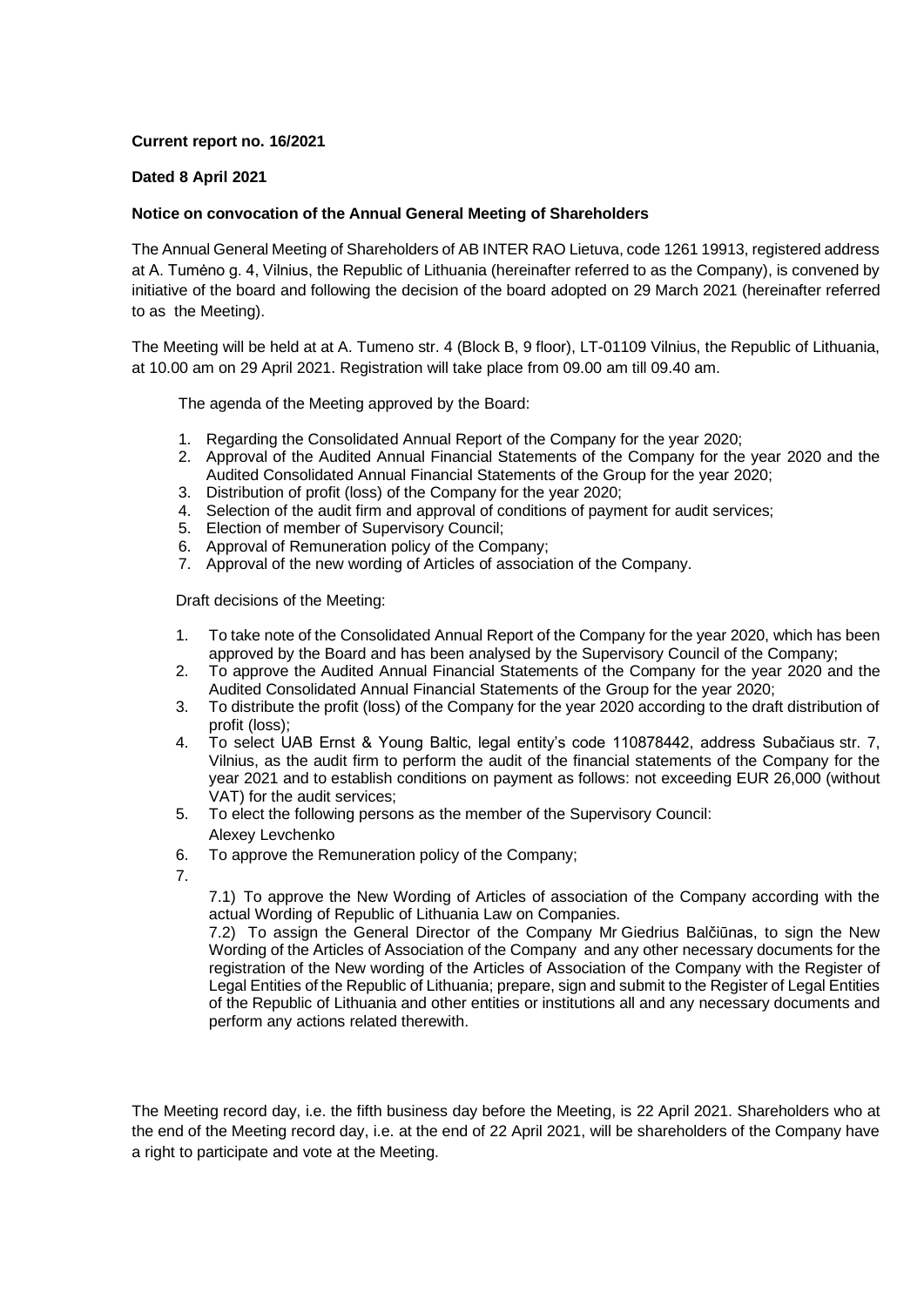Persons, who at the end of the tenth business day following the Meeting that will adopt a respective decision, i.e. on 13 May 2021, (rights accounting day) will be shareholders of the Company, shall have proprietary rights (to get dividends).

Shareholders who at the end of the Meeting record day will be shareholders of the Company have a right to participate and vote at the General Meeting of Shareholders personally or by proxy, or to be represented by the person with whom an agreement on the transfer of voting rights is concluded.

Shareholders of the Company that will hold the shares through securities accounts maintained by the participants of the National Depositary for Securities in Poland will be given the opportunity to participate in and vote at the Meeting either by proxy or personally, by requesting the participant of the National Depositary for Securities (i.e. brokerage firm where the shareholder holds its shares), to register him/her for the Meeting. This request should be submitted before or on the Meeting record date.

A person attending the Meeting must present a person's identification document. A person who is not a shareholder must additionally present a document confirming his/her right to vote at the Meeting.

Each shareholder shall have a right to authorise another (natural or legal) person on his/her behalf to attend and vote at the Meeting. At the Meeting an authorised person shall have the same rights as would be held by the shareholder represented by him/her, unless the authorized person's rights are limited by the power of attorney. The authorised person must provide a power of attorney or a copy certified in the manner established by the laws. The Company does not establish special form of power of attorney.

We hereby draw your attention to the fact that on the day of this notice due to the COVID-19 pandemic a quarantine has been imposed in the territory of the Republic of Lithuania by a decision of the Government (hereinafter referred to as the Quarantine), which includes a ban on organizing all events and gatherings in open and closed spaces. Currently the Quarantine is imposed until 24:00 (end of day) of 27 April 2021. It has been declared publicly, that the Quarantine can be prolonged. **If on the day of the Meeting, i.e. on 29 April 2021, the Quarantine and abovementioned ban on organizing all events and gatherings is still in place, shareholders and their proxies will not have the possibility to attend and participate in the Meeting in person. In such case shareholders and their proxies will have the possibility to participate and vote at the Meeting by the only way, which is mandatory under the laws and allowed under such circumstances – to vote in writing in advance by filling in the General Voting Ballot and submitting it to the Company before the day of the Meeting.** If on the day of the Meeting, i.e. on 29 April 2021, the Quarantine and the abovementioned ban on organizing all events and gatherings will no longer be in place, the shareholders and their proxies will have the possibility to attend and participate in the Meeting in person. However, considering the threat posed by the COVID-19 coronavirus, in such case the Company strongly recommends that the shareholders and their proxies do not attend the Meeting in person, but vote in writing in advance by filling in the General Voting Ballot.

A shareholder or a person authorised by him/her shall have a right to vote in writing in advance by filling in the General Voting Ballot. The sample of General Voting Ballot together with instructions is provided hereby and on the Company's website at [www.interrao.lt](http://www.interrao.lt/) under the heading For Investors. The General Voting Ballot, duly filled in and signed by the shareholder or an authorized person, and the document confirming the voting right (if any) must be submitted to the Company at A. Tumėno g. 4, Vilnius, the Republic of Lithuania in writing before the Meeting. If the shareholder so requests, the Company, no later than 10 days before the Meeting, must dispatch a General Voting Ballot by registered mail or present this against signature free of charge for a shareholder.

The Company is not providing the possibility to attend and vote at the Meeting through electronic means of communication.

Shareholders holding shares that grant at least 1/20 of all votes shall have the right of proposing to supplement the agenda of the Meeting. Proposal to supplement the agenda must be presented in writing by sending it to A.Tumėno g. 4, LT-01109 Vilnius, the Republic of Lithuania. The agenda will be supplemented if the proposal